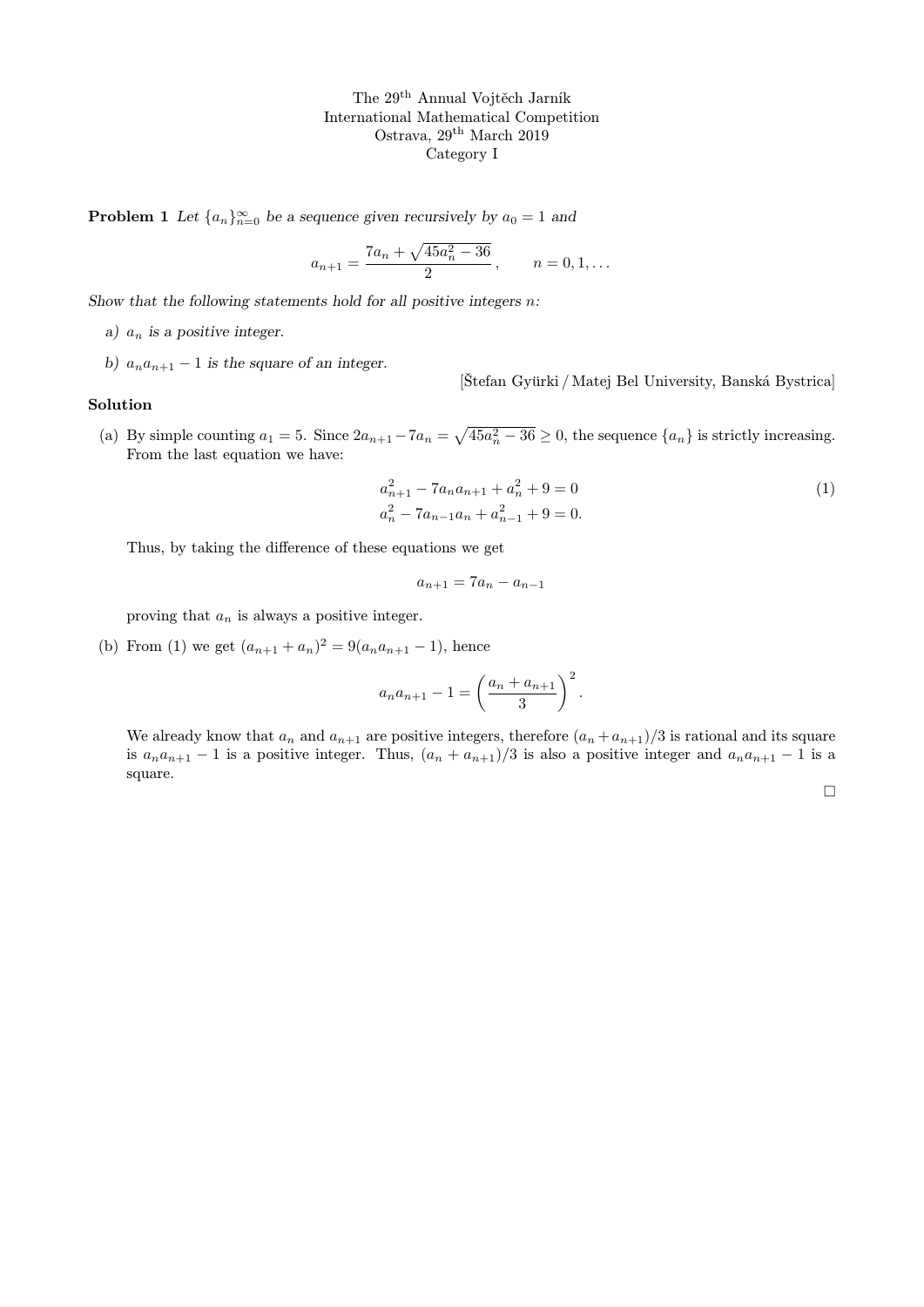**Problem 2** A triplet of polynomials  $u, v, w \in \mathbb{R}[x, y, z]$  is called smart if there exist polynomials  $P, Q, R \in \mathbb{R}[x, y, z]$  such that the following polynomial identity holds:

$$
u^{2019}P + v^{2019}Q + w^{2019}R = 2019.
$$

a) Is the triplet of polynomials

$$
u = x + 2y + 3, \quad v = y + z + 2, \quad w = x + y + z
$$

smart?

b) Is the triplet of polynomials

$$
u = x + 2y + 3 \,, \quad v = y + z + 2 \,, \quad w = x + y - z
$$

smart?

[Artūras Dubickas / Vilnius University]

Solution The answer is: a) no; b) yes.

In case a) the polynomials  $u, v, w$  are all equal to zero at  $x = 2$ ,  $y = -5/2$  and  $z = 1/2$ . This leads to  $0 = 2019$ , which is absurd.

In case b) we have  $u - v - w = 1$ . Consider the *n*th power of this identity with some  $n \geq 3 \cdot 2018 + 1$ :

$$
(u-v-w)^n = \sum_{n_1+n_2+n_3=n} \frac{n!(-1)^{n_2+n_3}}{n_1!n_2!n_3!} u^{n_1}v^{n_2}w^{n_3} = 1.
$$

By the choice of n, in each term of the sum at least one power  $n_i$  is greater than or equal to 2019. (It can be several  $n_i$  with this property.) We can thus rewrite the above identity in the form

$$
u^{2019}P + v^{2019}Q + w^{2019}R = 1
$$

with some  $P, Q, R \in \mathbb{Z}[x, y, z]$ . (The choice of  $P, Q, R$  is not unique.) Multiplying it by 2019 we conclude that the triplet  $(u, v, w)$  is useful.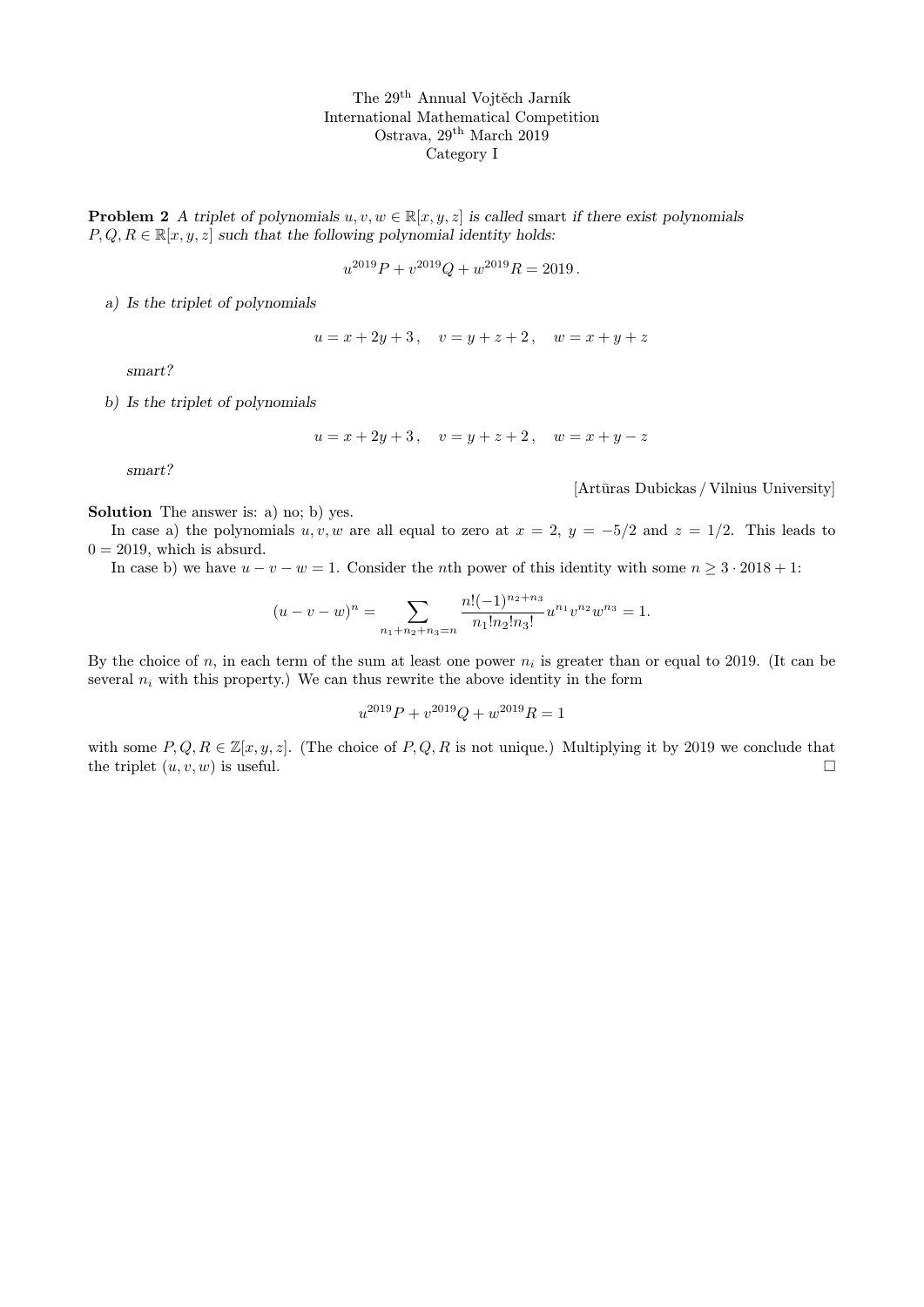**Problem 3** For an invertible  $n \times n$  matrix M with integer entries we define a sequence  $S_M = \{M_i\}_{i=0}^{\infty}$  by the recurrence  $M = M$ 

$$
M_0 = M
$$
  

$$
M_{i+1} = (M_i^T)^{-1} M_i, \qquad i = 0, 1, \dots
$$

Find the smallest integer  $n \geq 2$  for which there exists a normal  $n \times n$  matrix M with integer entries such that its sequence  $S_M$  is non-constant and has period  $P = 7$ , i.e.,  $M_{i+7} = M_i$  for all  $i = 0, 1, \ldots$ 

 $(M<sup>T</sup>$  means the transpose of a matrix M. A square matrix M is called normal if  $M<sup>T</sup>M = MM<sup>T</sup>$  holds.)

[Martin Niepel / Comenius University, Bratislava]

**Solution** For a normal square matrix M, we have its Schur decomposition  $M = UDU^*$ , where U is unitary and D is diagonal with eigenvalues of M on the diagonal. It follows, that if  $M_i = UD_iU^*$  then  $M_{i+1}$  $U(D_i^*)^{-1} D_i U^*$ . So we can pass to eigenvalues and investigate periodic behavior of complex sequences given by the recurrence  $\lambda_{i+1} = \lambda_i / \bar{\lambda}_i$ . Consequently,

$$
\lambda_n = \frac{\lambda_0^{2^{n-1}}}{\bar{\lambda}_0^{2^{n-1}}}.
$$

Clearly,  $|\lambda_i| = 1$  for  $i \geq 1$ , and if we require  $\lambda_P = \lambda_0$ , we arrive at the equation  $\lambda_0 = \lambda_0^2$ , so every eigenvalue  $\lambda_0$  of M has to be  $(2^P - 1)$ <sup>st</sup> root of unity.

Since all eigenvalues of M satisfy  $|\lambda| = 1$  and M is normal, M has to be unitary. The matrix M satisfies  $M^{2^P-1} = I$ , as well. Matrix M can not have all eigenvalues equal to 1, it would imply  $M = I$ , and the period would be 1 in that case. Hence, it has at least one primitive  $(2^P - 1)^{st}$  root of unity as an eigenvalue and  $2^P - 1$ is its multiplicative order.

The only unitary matrices with integer coeficients are signed permutiation matrices (i.e. matrices with exactly one  $\pm 1$  in every row and colummn, all other entries being zero). The order of a  $n \times n$  signed permutatation matrix equals the order of the underlying permutation matrix or its double, and therefore has to be a divisor of 2n! – double of the order of a symmetric group  $S_n$ . Since  $2^P - 1$  is a prime, it follows that  $n \ge 2^P - 1$ .

For  $n = 2^P - 1$  such matrices, indeed, do exist, take a matrix of an action of a cyclic permutation on  $\mathbb{R}^{2^P - 1}$ given by  $e_i \mapsto e_{i+1}$  for  $i = 1, 2, ..., 2^P - 2$  and  $e_{2^P-1} \mapsto e_1$ .